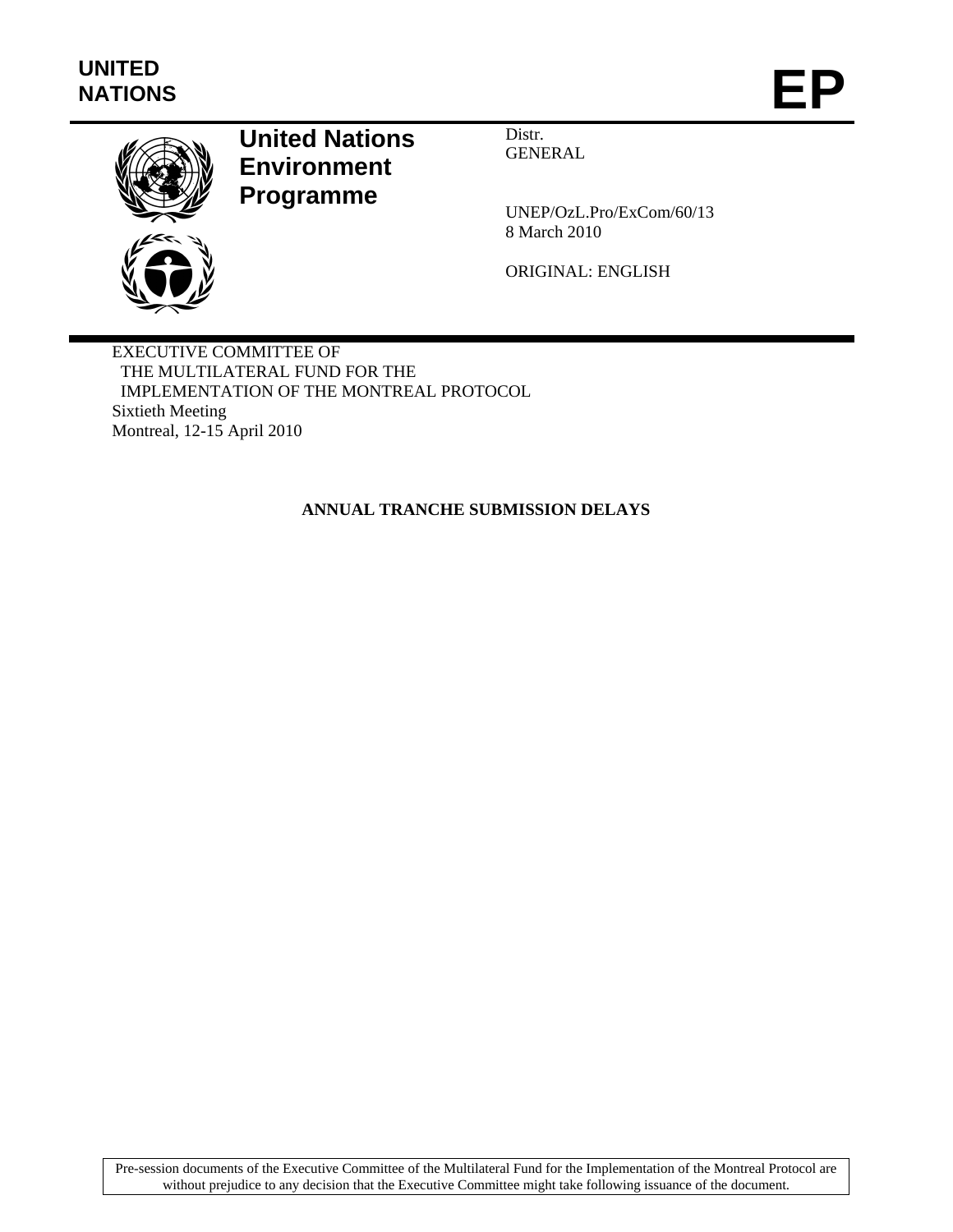1. This report emanates from a history of late submissions of annual tranches that resulted in delays in transferring funds and in fulfilling obligations to fund the activities required by the annual tranches. It is intended to enable the Executive Committee to encourage countries and relevant agencies to enhance their efforts to submit annual tranches as soon as possible and to address difficulties in meeting deadlines with respect to their submissions.

2. This report has addressed delays in the submission of tranches that were due at the current meeting and presents recommendations for consideration by the Executive Committee. It also highlights annual tranches that have been withdrawn from consideration at the current meeting due to slow implementation of the previous tranche and those that have been delayed by two consecutive meetings.

3. Fifty-five annual tranches were due for submission to the  $60<sup>th</sup>$  Meeting, of which thirty have not been submitted. These are broken down as follows: UNDP (5), UNEP (16), UNIDO (4), World Bank (3), and France (2). Seventeen of these have not been submitted to two consecutive meetings. There were no multi-year agreements (MYA) tranches submitted to the  $60<sup>th</sup>$  Meeting that needed to be withdrawn.

## **Annual tranche delays for two consecutive meetings**

4. Table 1 presents those tranches that were not submitted to two consecutive meetings with the reasons as provided by the relevant implementing agency.

## Table 1

| Agency       | Country                                                  | <b>Sector</b>             | <b>Tranche</b> | <b>Reason for delay</b>                                                                                                                 | <b>Planned</b><br><b>Submission</b> |
|--------------|----------------------------------------------------------|---------------------------|----------------|-----------------------------------------------------------------------------------------------------------------------------------------|-------------------------------------|
| World Bank   | Antigua and Barbuda                                      | CFC Phase Out Plan        | 2006           | Funds not advance to NOU due to the financial crisis as<br>per the reimbursement approach agreed in the signed<br>grant agreement.      | $61st$ Meeting                      |
| <b>UNEP</b>  | <b>Democratic People's</b><br>Republic of Korea<br>(the) | CFC Phase Out Plan        | 2009           | Deferred consideration by decision until 61 <sup>st</sup> Meeting.                                                                      | $61st$ Meeting                      |
| <b>UNDP</b>  | Dominica                                                 | CFC Phase Out Plan        | 2009           | Low disbursement of funds from approved tranches.                                                                                       | $61st$ Meeting                      |
| <b>UNEP</b>  | Dominica                                                 | CFC Phase Out Plan        | 2009           | Low disbursement of funds from approved tranches.<br>Country received 2nd and 3rd annual tranches.<br>Sufficient funding at this stage. | 62 <sup>nd</sup> Meeting            |
| <b>UNEP</b>  | Eritrea                                                  | <b>ODS</b> Phase Out Plan | 2009           | Licensing system not in place.                                                                                                          | $61st$ Meeting                      |
| <b>UNIDO</b> | Eritrea                                                  | <b>ODS</b> Phase Out Plan | 2009           | ODS legislation not in place.                                                                                                           | 62 <sup>nd</sup> Meeting            |
| <b>UNEP</b>  | Guatemala                                                | CFC Phase Out Plan        | 2009           | Low disbursement of funds from approved tranche and<br>sufficient funding at this stage.                                                | $62nd$ Meeting                      |
| <b>UNEP</b>  | Kuwait                                                   | <b>ODS</b> Phase Out Plan | 2008           | Verification audit had not been completed in time.                                                                                      | $61st$ Meeting                      |
| <b>UNIDO</b> | Kuwait                                                   | <b>ODS</b> Phase Out Plan | 2008           | Verification audit had not been completed in time.                                                                                      | $61st$ Meeting                      |
| France       | Lao People's<br>Democratic Republic<br>(the)             | CFC Phase Out Plan        | 2009           | Insufficient rate of disbursement.                                                                                                      | $61st$ Meeting                      |
| <b>UNDP</b>  | Peru                                                     | CFC Phase Out Plan        | 2009           | Delay in the first tranche due to institutional changes.                                                                                | $61st$ Meeting                      |
| <b>UNEP</b>  | Peru                                                     | CFC Phase Out Plan        | 2009           | Low disbursement of funds from approved tranche.<br>Sufficient funding at this stage.                                                   | 62 <sup>nd</sup> Meeting            |
| <b>UNDP</b>  | Saint Kitts and Nevis                                    | CFC Phase Out Plan        | 2009           | Low disbursement.                                                                                                                       | $61st$ Meeting                      |
| <b>UNEP</b>  | Saint Kitts and Nevis                                    | CFC Phase-out Plan        | 2009           | Country received 2nd and 3rd annual tranches.<br>Sufficient funding at this stage.                                                      | 62 <sup>nd</sup> Meeting            |
| <b>UNEP</b>  | Saint Vincent and<br>the Grenadines                      | CFC Phase-out Plan        | 2009           | Insufficient progress made with respect to the<br>implementation of the approved tranches.                                              | 62 <sup>nd</sup> Meeting            |
| <b>UNEP</b>  | Suriname                                                 | CFC Phase Out Plan        | 2009           | Insufficient progress made with respect to the<br>implementation of the approved tranches and sufficient<br>funding at this stage.      | 62 <sup>nd</sup> Meeting            |
| World Bank   | Turkey                                                   | CFC Phase Out Plan        | 2008           | Verification audits (2007 and 2008) not completed and<br>annual programme incomplete.                                                   | $61st$ Meeting                      |

# **ANNUAL TRANCHES NOT SUBMITTED TO TWO OR MORE CONSECUTIVE MEETINGS**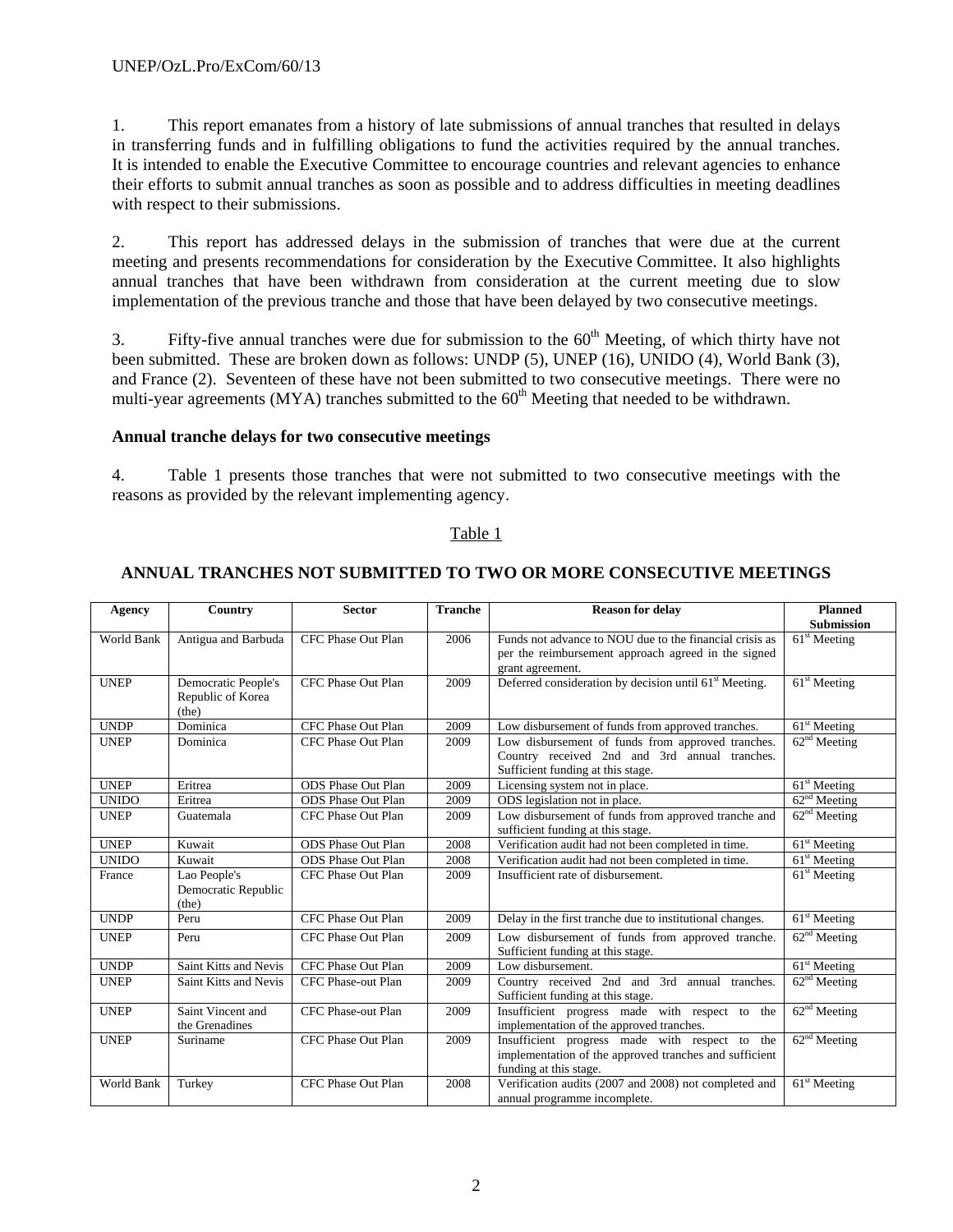5. The Executive Committee may wish to note the reasons for the delay and request that letters be sent encouraging implementing agencies and the relevant Article 5 Governments to take actions to expedite the implementation of the approved tranches so that the late tranche requests could be submitted to the  $61<sup>st</sup>$  Meeting.

# **Other annual tranches due for submission to the 60th Meeting**

6. Table 2 presents those tranches that were not submitted for the first time with the reasons as provided by the relevant implementing agency.

#### Table 2

# **ANNUAL TRANCHES NOT SUBMITTED THAT WERE DUE FOR THE FIRST TIME**  FOR SUBMISSION TO THE 60<sup>TH</sup> MEETING

| Agency       | Country                                   | <b>Sector</b>             | <b>Tranche</b> | <b>Reason for Delay</b>                                                                                                                                      | <b>Planned</b>                        |
|--------------|-------------------------------------------|---------------------------|----------------|--------------------------------------------------------------------------------------------------------------------------------------------------------------|---------------------------------------|
|              |                                           |                           |                |                                                                                                                                                              | <b>Submission</b>                     |
| <b>UNEP</b>  | Burundi                                   | CFC Phase Out Plan        | 2009           | Low disbursement and slow implementation.                                                                                                                    | $61st$ Meeting                        |
| <b>UNIDO</b> | Burundi                                   | CFC Phase Out Plan        | 2009           | Sufficient funds available on existing tranche.                                                                                                              | 61st Meeting                          |
| France       | Central African Republic<br>(the)         | CFC Phase Out Plan        | 2009           | Insufficient rate of disbursement of the<br>$1st$ tranche.                                                                                                   | $61st$ Meeting                        |
| <b>UNEP</b>  | Central African Republic<br>(the)         | CFC Phase Out Plan        | 2009           | Low disbursement and slow start-up of first<br>tranche.                                                                                                      | $61st$ Meeting                        |
| <b>UNDP</b>  | Democratic Republic of<br>the Congo (the) | CFC Phase Out Plan        | 2008           | Low disbursements.                                                                                                                                           | $61st$ Meeting                        |
| <b>UNEP</b>  | Democratic Republic of<br>the Congo (the) | CFC Phase-Out Plan        | 2008           | Insufficient progress made with respect to the<br>implementation of the approved tranche due to<br>structural and administrative changes in the<br>Ministry. | $61st$ Meeting                        |
| <b>UNEP</b>  | <b>Equatorial Guinea</b>                  | <b>ODS</b> Phase Out Plan | 2010           | Delays to start implementation of first tranche<br>but sufficient funds available at this stage.                                                             | $61st$ Meeting                        |
| <b>UNEP</b>  | Haiti                                     | CFC Phase Out Plan        | 2010           | Sufficient funding at this stage.                                                                                                                            | $63rd$ Meeting                        |
| <b>UNEP</b>  | Saudi Arabia                              | <b>ODS</b> Phase Out Plan | 2010           | Verification audit had not been completed.                                                                                                                   | $61st$ Meeting                        |
| <b>UNIDO</b> | Saudi Arabia                              | <b>ODS</b> Phase Out Plan | 2010           | Verification audit had not been completed.                                                                                                                   | 61st Meeting                          |
| <b>UNDP</b>  | Sierra Leone                              | <b>ODS</b> Phase Out Plan | 2010           | Low disbursements.                                                                                                                                           | $\overline{61}$ <sup>st</sup> Meeting |
| <b>UNEP</b>  | Sierra Leone                              | <b>ODS</b> Phase Out Plan | 2010           | Delays at the start of implementation of first<br>tranche bit sufficient funds available at this<br>stage.                                                   | $61st$ Meeting                        |
| World Bank   | Tunisia                                   | <b>ODS</b> Phase Out Plan | 2008           | Delays in the procurement of servicing sector<br>equipment and low disbursement.                                                                             | $61st$ Meeting                        |

7. The Executive Committee may wish to note the reasons given for delay and request that letters be sent encouraging implementing agencies and the relevant Article 5 Governments to submit these annual tranches to the  $61<sup>st</sup>$  Meeting.

#### **RECOMMENDATIONS**

- 8. The Executive Committee may wish to consider:
	- (a) Noting:
		- (i) With appreciation, the information on Annual tranches submission delays of multi-year agreements submitted to the Secretariat by France, UNDP, UNEP, UNIDO, and the World Bank as contained in the document (UNEP/OzL.Pro/ExCom/60/13);
		- (ii) That 25 of the 55 annual tranches of multi-year agreements due for submission